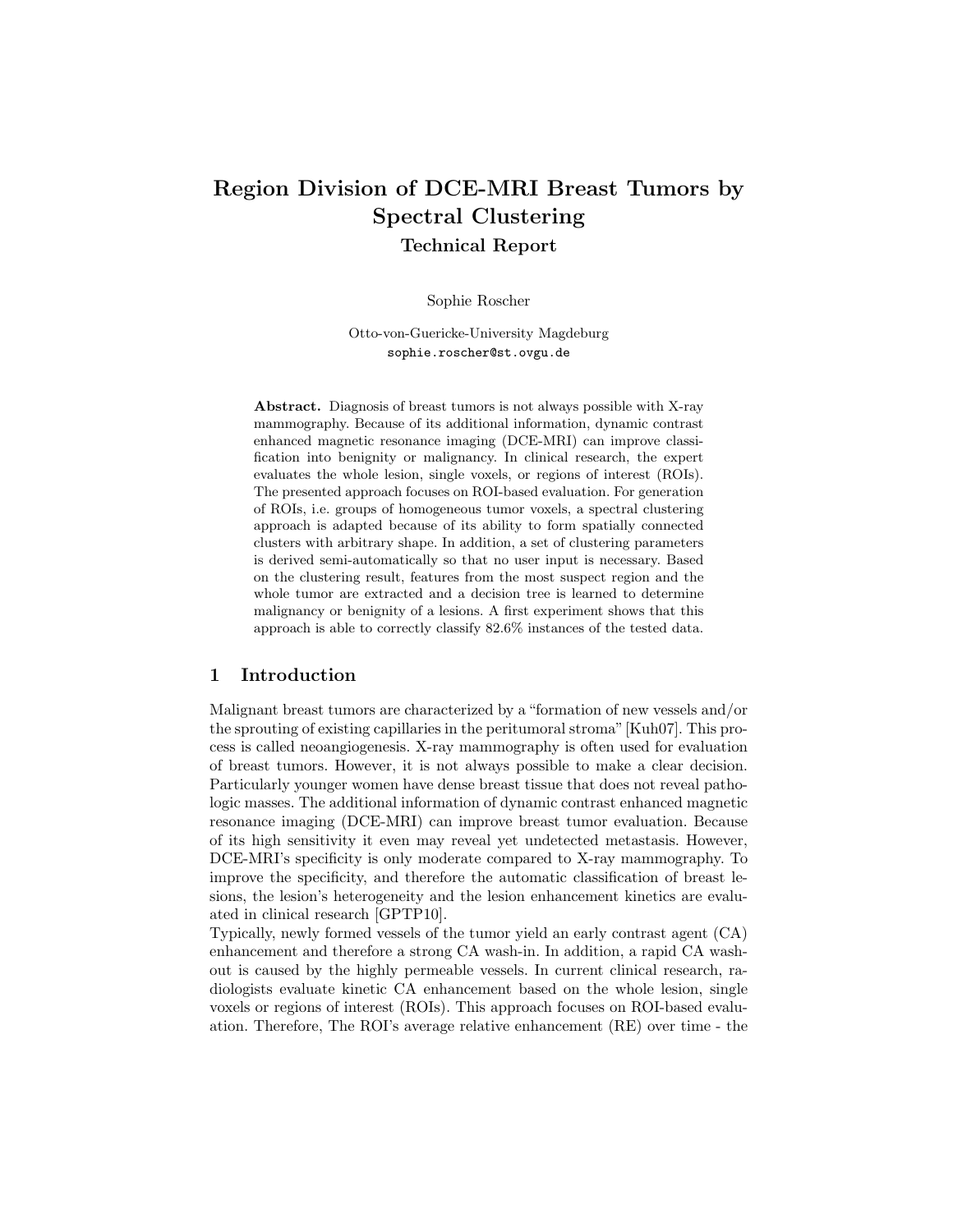RE curve - is computed. From the early RE and the curve's shape, the radiologist assesses the CA wash-in and wash-out to distinguish between malignant and benign tumors. The manual selection of the ROI is a very cumbersome and errorprone task. In the study of Chen et al. [CGBN06], a clustering based on fuzzy c-means is applied to automatically identify the most characteristic RE curve from breast lesions. Glaßer et al. [GPTP10] suggest a region merging to create partitions with similar perfusion characteristics and to compute quantitative and qualitative measurements to provide additional information for detecting malignant breast cancer. In their recent work [GNP+13], a density-based clustering followed by a connected component analysis is applied to detect the most suspect region. In a second step, a decision tree is learned based on features of this region to automatically distinguish between benign and malignant tumors.

The grouping of the tumor voxels into homogeneous regions in terms of their perfusion characteristics is a challenging task due to noise of the individual voxels' RE curves. In this study, a spectral clustering based approach is presented that integrates both perfusion characteristics and spatial information for a spatially connected and homogeneous region division. In addition, a set of clustering parameters is proposed based on empirical studies and dynamic computations that analyze the properties of the tumor, so that no user-input is necessary. Based on the resulting partitioning, meaningful features are extracted to learn a decision tree that distinguishes between malignant and benign breast cancer. The approach was evaluated with a data set of 68 breast tumors whose malignancy or benignity could not be clearly diagnosed by X-ray mammography.

Spectral clustering was successfully employed in applications like image segmentation ([SM00], [MBLS01], [ZTW06]), text mining [BJ06] and data mining of large network data sets [WS05]. Compared to simple clustering algorithms like k-means, it is invariant to cluster shapes and densities and does not get stuck in local minima. In recent years, there have been many studies and improvements of spectral clustering. In [AV13], the performance of various proximity measures when applied to spectral clustering algorithms is analyzed. Zelnik-Manor and Perona [ZMP04] propose a system to automatically determine the optimal cluster number and to select an appropriate scale for computing the affinity between each pair of points. A basic comparison of some spectral clustering methods has been proposed in [VM03]. Li et al. [LLCT07] address the problem of robust spectral clustering of data containing significant noise and an unknown number of clusters.

# 2 Material and Methods

The section gives a detailed description of the medical image data containing breast tumors and outlines the spectral clustering approach to classify lesions into malignant and benign breast cancer.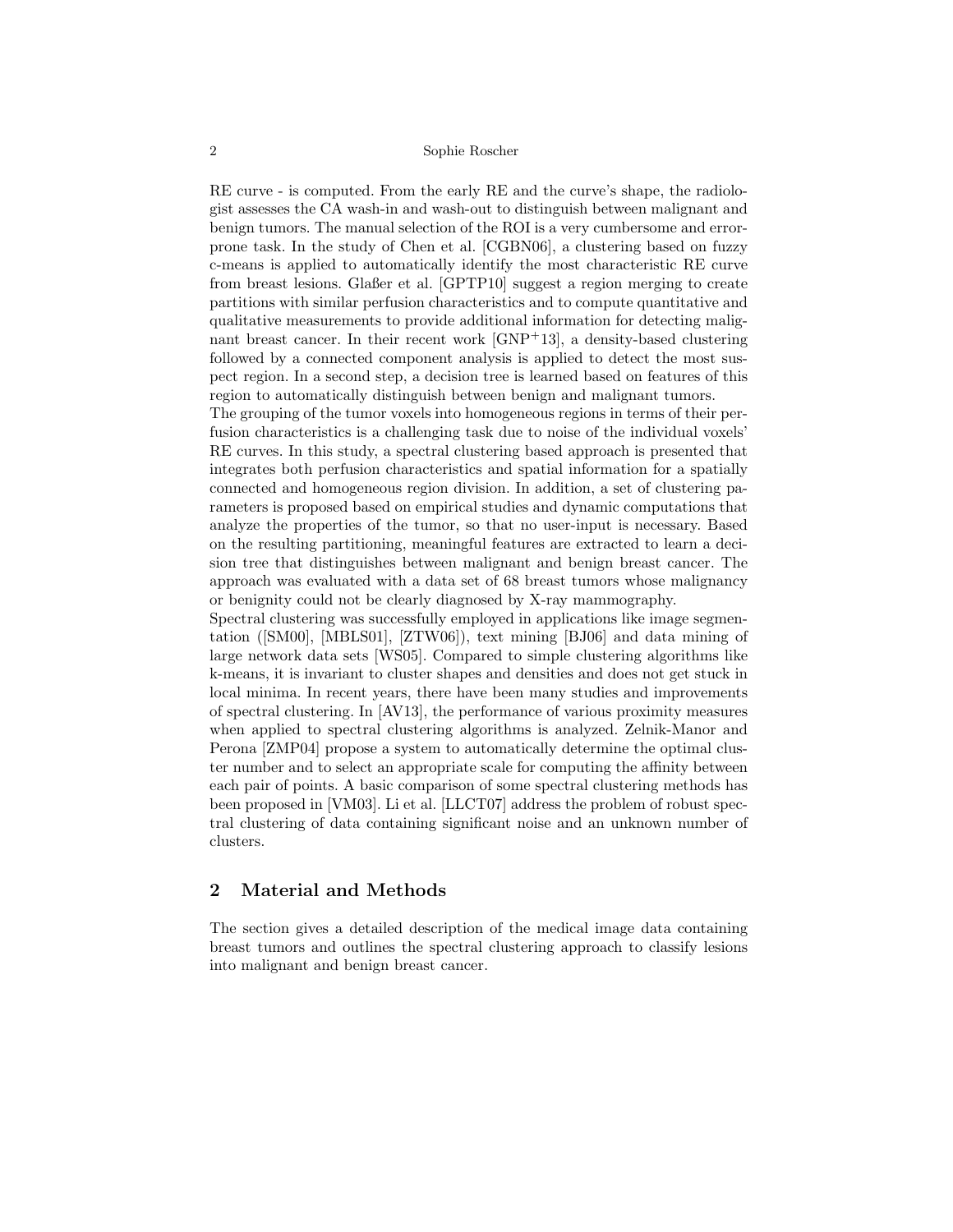

Fig. 1. In (a) an RE curve and its descriptive perfusion parameters are depicted. In (b), the 3TP classes based on RE at  $t'_1$ ,  $t'_2$ , and  $t'_3$  are presented. (Image retrieved from  $[GNP+13]$ .

## 2.1 Tumor Data

The data sets comprise 50 patients with 68 breast tumors. 31 tumors proved to be benign and 37 malignant (confirmation was carried out via histopathologic evaluation or by follow up studies after six to nine months). All lesions could be only detected in DCE-MRI.

The data sets were acquired with an 1.0 T open MR scanner and exhibit the parameters: in-plane resolution  $\approx 0.67 \times 0.67$  mm<sup>2</sup>, matrix  $\approx 528 \times 528$ , number of slices  $\approx 100$ , slice gap = 1.5mm, number of acquisitions = 5 – 6 and total acquisition time  $\approx 400s$ . During and immediately after the bolus injection of CA, one pre-contrast and four to five post-contrast images were acquired per series. Since DCE-MRI data exhibit motion artifacts mainly due to thorax expansion through breathing and patient's movement, motion correction was carried out with MeVisLab (www.mevislab.de), employing the elastic registration developed by Rueckert et al. [RSH+99]. Next, the relative enhancement (RE) of a tumor, i.e. the percent aged signal intensity increase, is calculated with

$$
RE = \frac{(SI_c - SI)}{SI \times 100}
$$

[Kuh07]. Here, SI is the pre-contrast and  $SL<sub>c</sub>$  is the post-contrast signal intensity. Each breast tumor was segmented by an experienced radiologist. The segmentation comprises only voxels exhibiting an RE higher than a predefined threshold at the first time step after the early post-contrast phase [PGP<sup>+</sup>12].

## 2.2 Clustering

The RE plotted over time yields RE curves that allow for the extraction of the following descriptive perfusion parameters: wash-in (the steepness of the ascending curve), wash-out (the steepness of the descending curve), integral (the area under the curve) and time to peak (the time when peak enhancement occurs), which are substitutes for physiological parameters like tumor perfusion and vessel permeability (see Figure  $1(a)$ ).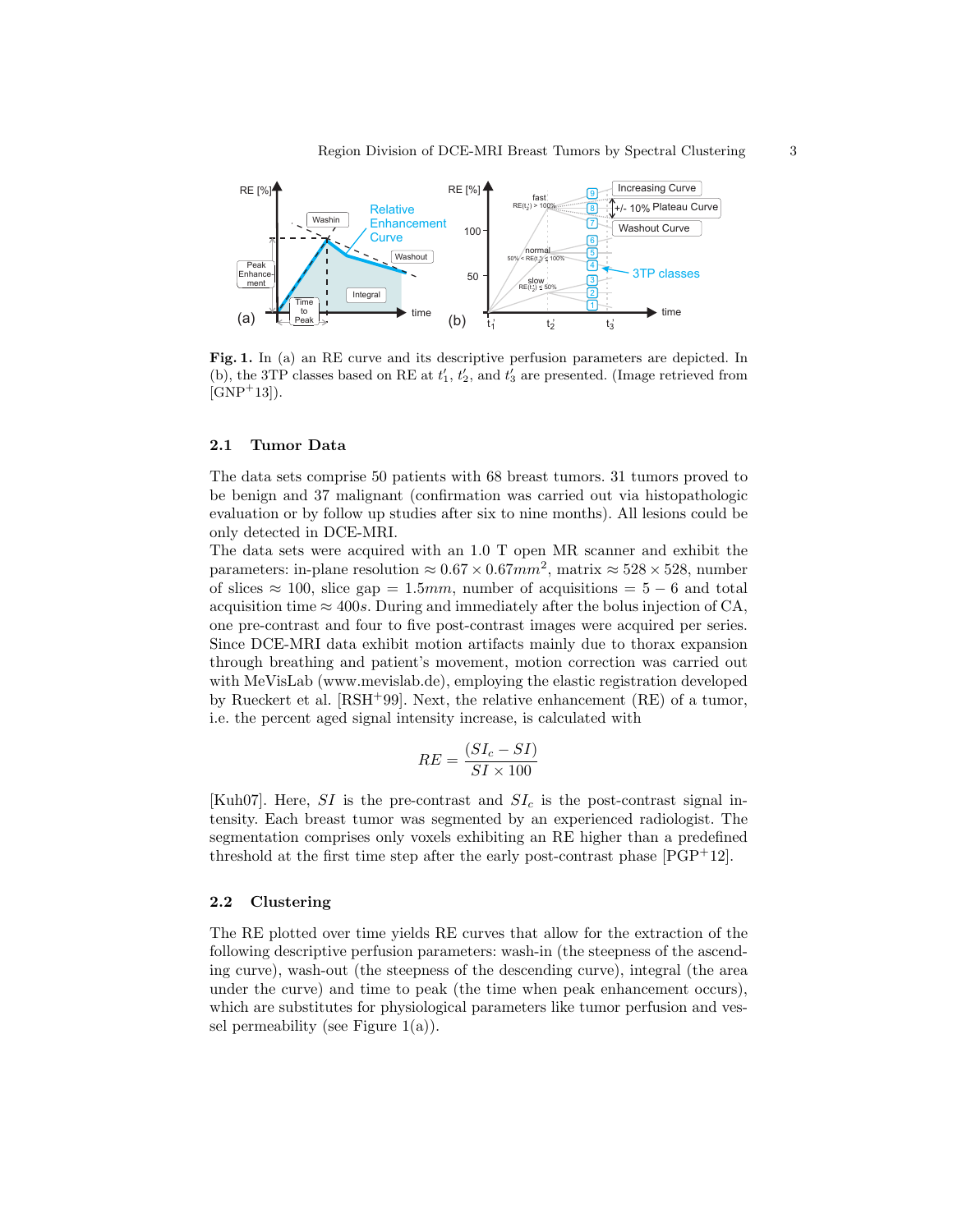Based on these properties, a spectral clustering method is carried out to divide each tumor into homogeneous and spatially continuous clusters. The following paragraph gives a short overview of the basic idea of spectral clustering and specifies the clustering parameters that are used in this approach. A more detailed review of spectral clustering is given in the tutorial of Luxburg et al. [VL07].

The purpose of clustering is to separate data points into several groups such that points in the same group have similar properties and points in different groups are dissimilar to each other. In spectral clustering, this problem is reformulated as a graph cut problem: The data points are considered as nodes of a connected graph and clusters are found by partitioning the graph such that edges between different groups have very low weights and edges within the same cluster have high weights. Such a graph cut can be easily found by using the eigenvectors and eigenvalues of a specific matrix - the Laplacian matrix - to map the original data points in a low dimensional space that can be easily clustered.

The weighted, undirected graph for spectral clustering is constructed from the initial data set whereas each node represents a data point and each edge measures the similarity between two points by some symmetric and non-negative similarity function. Based on this affinity matrix, a Laplacian matrix is constructed and an eigenvalue decomposition is performed. The eigenvalues and eigenvectors are used to map the original data points to a  $k$  dimensional subspace  $\overline{\phantom{a}}$  - the spectral domain. This new representation should now contain well expressed clusters that can be separated by applying simple clustering techniques like k-means.

In this approach, the breast tumor data sets consist of voxels that are represented as regular data arranged in an orthogonal three dimensional grid. Each voxel includes four descriptive perfusion parameters: wash-in, wash-out, integral and time to peak. This information is normalized and used to construct a similarity graph for the Ng-Jordan-Weiss algorithm [VL07] - a multi-way spectral clustering algorithm - that partitions the data into  $k$  groups directly. Each node of the graph represents a voxel of the corresponding breast tumor. To obtain spatially connected clusters, each node is connected to its adjacent nodes in a 26-neighborhood. As proposed in [VL07], the Gaussian similarity function:

$$
s(x_i, x_j) = exp(-\frac{dist(x_i, x_j)}{2\sigma^2})
$$

is used to represent the local neighborhood relationships. The distance  $dist(x_i, x_j)$ between two points is measured by using the cosine similarity of the corresponding perfusion data as proposed in [AV13]. The scaling parameter  $\sigma$  describes how rapidly the affinity decreases with increasing distance between  $x_i$  and  $x_j$ . Instead of manually selecting  $\sigma$ , a local scaling parameter is calculated for each data point as proposed by Zelnik-Manor et al. [ZMP04]. This parameter depends only on the number of neighbors  $n$  that should be considered to compute the scale. An empirical study was employed to find an  $n$  that achieves best clustering results for the breast tumor data used here. Therefore, three internal cluster validation measurements [RAAQ11]:

– Davie-Bouldin index,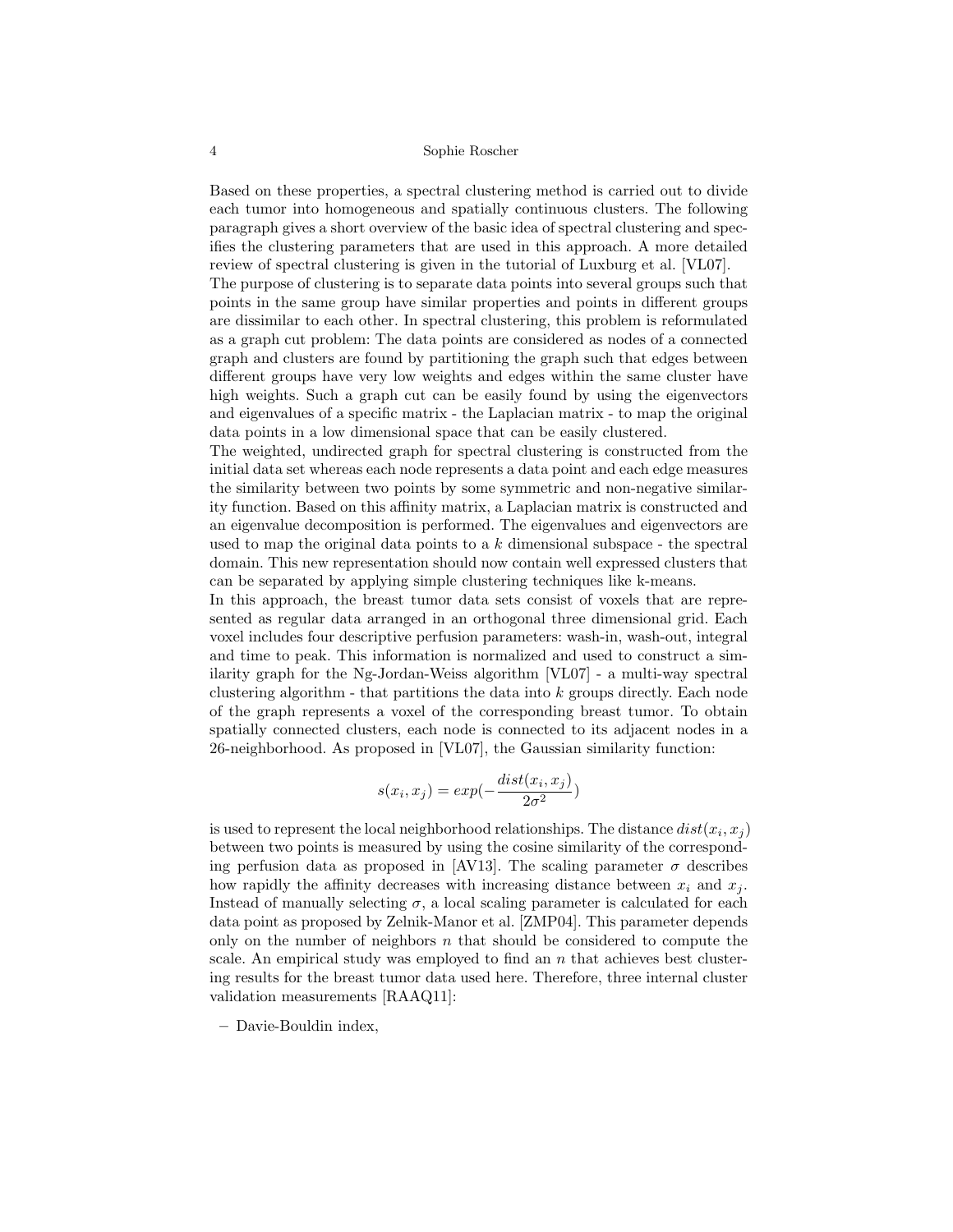- Dunn-like index and
- Calinski-Harabasz index

were computed. The validity indices evaluate the resulting cluster in dependence of n: While the number of clusters is fixed, the number of neighbors is varied in the range of  $n = \{3, 5, 7, 9, 11\}$  and the cluster results are analyzed. As shown in Figure 2, all three validity indices generally achieve good results for  $n = 3$ , regardless of the number of clusters. After mapping the initial data to the spectral domain, a k-means clustering is performed. To specify the number of clusters  $k$ automatically, several methods have been proposed, e.g. analyzing the eigengap [VL07] or exploiting the structure of the eigenvectors [ZMP04]. Unfortunately, the breast tumor data are noisy, so these methods become less effective (see Figure 3). In this approach, the validity indices, mentioned above, are used to find an optimal  $k$  for each data set. Therefore, the spectral clustering algorithm is calculated several times with different cluster numbers  $(k = \{3, 4, ...9\})$  and the best  $k$  is selected automatically according to the majority of the validation measurements. In case there is no clear decision, a  $k$  based on the best (i.e. minimal) Davie-Bouldin index is chosen as suggested in [HBV02].



Fig. 2. Result of the average Davie-Bouldin (DB), Dunn-like (Dunn) and Calinski-Harabasz (CH) index for a varying number of neighbors ( $n \in \{3, 5, 7, 9, 11\}$ ) and a fixed cluster number. For  $n = 3$ , all indices show good results (a minimal DB, a maximal Dunn and a maximal CH index), regardless of the number of clusters.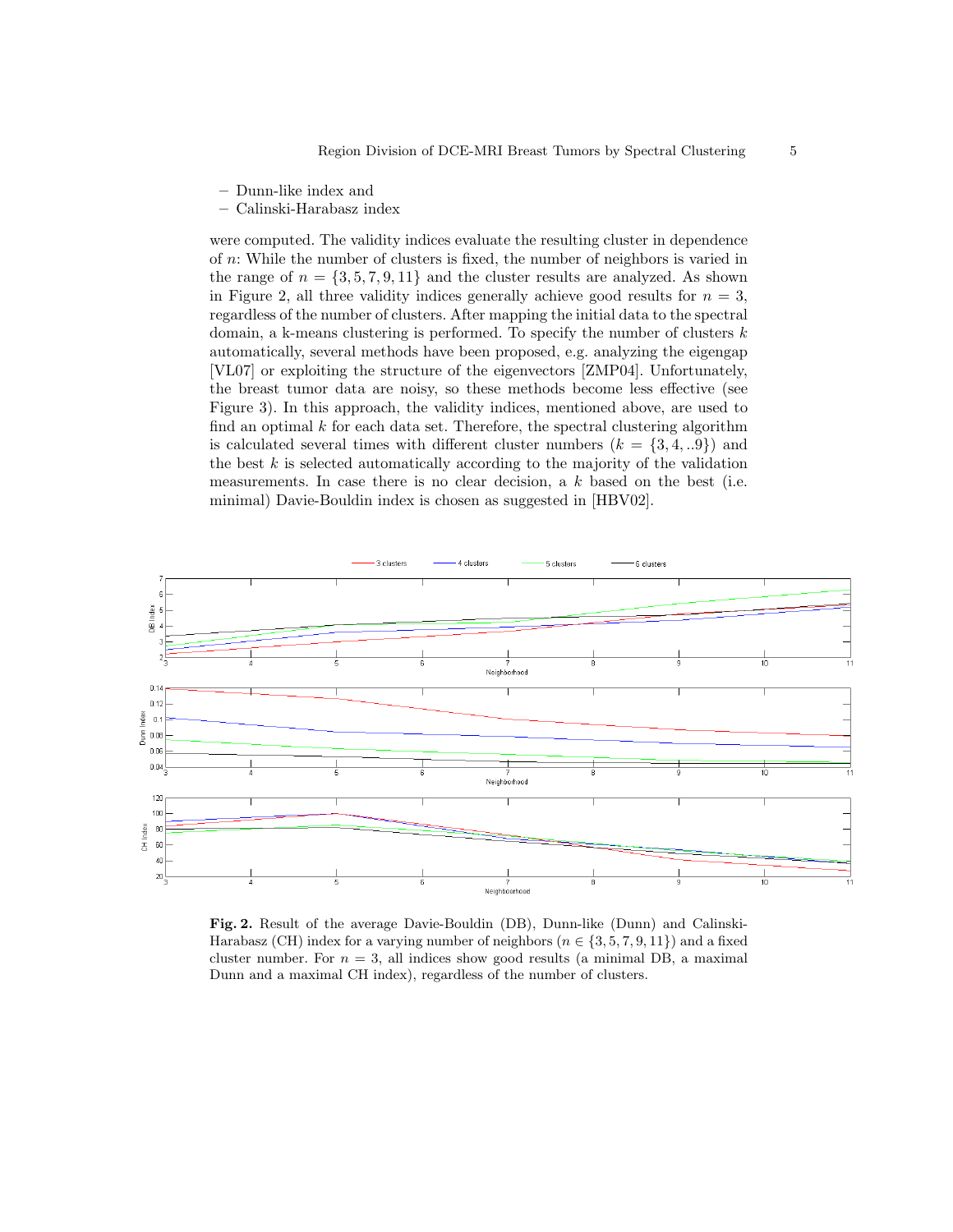6 Sophie Roscher



Fig. 3. The eigengap is the difference between two successive eigenvalues. It can be used to estimate the number of clusters in spectral clustering [VL07]. In this approach, the eigengap is not visible due to noise.

## 2.3 Feature Extraction

Based on the clustering, features are extracted for classification. In the first step, the most suspect region of the clustering result is determined, because a tumor is as malignant as its most malignant part. Therefore, the three-time-point (3TP) method is applied by  $[DGW^+97]$ . This technique assigns automatically each voxel's RE curve to an 3TP class based on three time points. In this study, the most suspicious region corresponds to the largest cluster with a most frequent RE curve of 3TP class 7. If no such cluster exists, a cluster with the 3TP class 9, 8, 4, 6, 5, 1, 3, 2 in that order is identified as the most suspect one (see Figure 1b). This user-defined ranking is based on definitions of the most malignant tumor enhancement kinetics: a present wash-out in combination with a strong washin  $[GNP<sup>+</sup>13]$ . In the next step, both features from the whole tumor as well as from the most suspicious region are extracted (see Table 1). This information is used to learn a classifier that distinguishes between malignant and benign breast cancer. Here, a decision tree model is used because of its simplicity and interpretability. The most important features according to the decision tree are shown in Figure 4.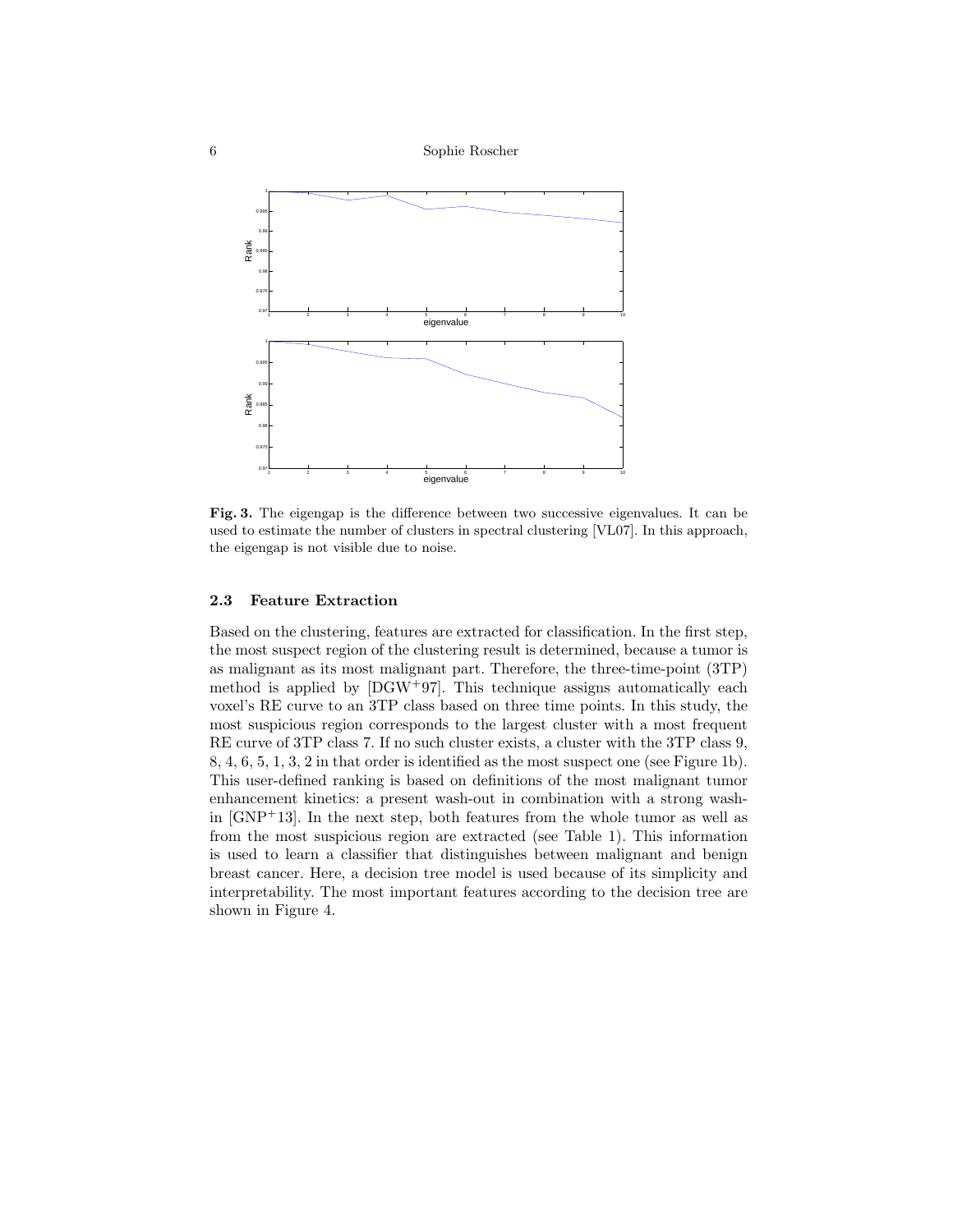| Description                                                               |
|---------------------------------------------------------------------------|
| most frequent 3TP class of most suspect cluster                           |
| size of most suspect region in relation to the whole tumor                |
| average wash-in of most suspect region                                    |
| average wash-out of most suspect region                                   |
| average integral of most suspect region                                   |
| age of the patient                                                        |
| number of clusters                                                        |
| average homogeneity (i.e. intra-cluster variance) of the clusters [ZXF09] |
| separability (i.e. inter-cluster variance) of the clusters [ZXF09]        |
| Purity index <sup>*</sup>                                                 |
| Jaccard index*                                                            |
| $F1 \text{ score}^*$                                                      |
|                                                                           |

\*based on the comparison of the clustering result and the 3TP method classification of all tumor voxels

Table 1. List of features that are used to learn a decision tree.



Fig. 4. The learned decision tree is able to correctly classify 82.5% instances of the tested data.

# 3 Results

The tumor data set used for clustering has no ground truth to evaluate the spectral clustering approach directly. However, the malignancy or benignity of each breast tumor is known and thus, is used for evaluation.

The experiment shows that features extracted from clusters of the spectral clustering are promising. 56 of 68 tumors were classified correctly, i.e. a recall of 82.24% was achieved. By comparison, the recall of the density-based method proposed in [GNP<sup>+</sup>13] is only 77.9%. Furthermore, the approach of Glaßer et al. does not consider spatial distribution of the data points for clustering. Hence, a post-processing step has to be applied to obtain spatially connected regions that represent homogeneous regions of the tumor, with respect to the perfusion char-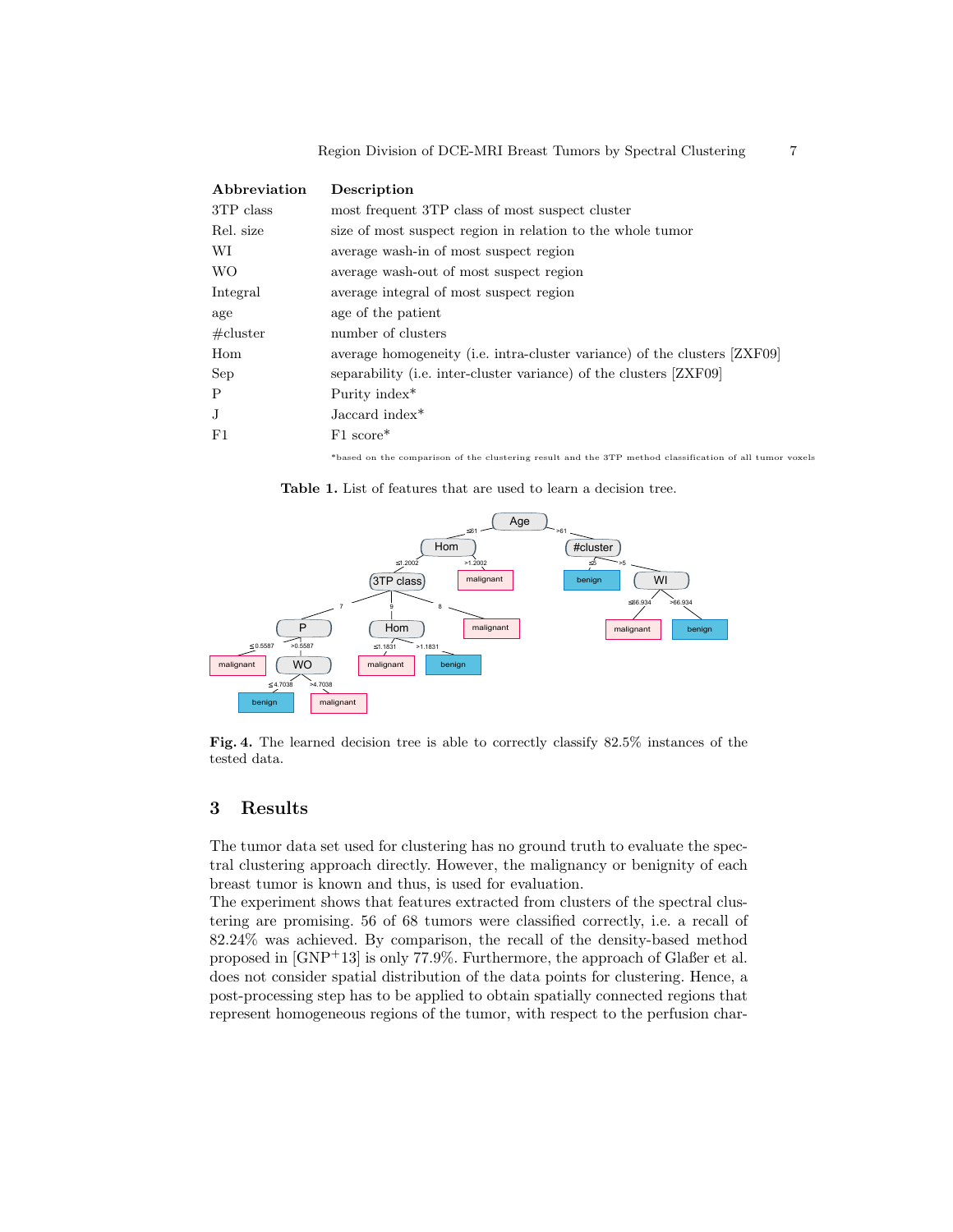acteristics. However, using a connected component analysis in a post-processing step can lead to very small clusters. In contrast, spectral clustering uses a connectivity graph to integrate spatial information for clustering directly.

# 4 Discussion

In this paper, a spectral clustering algorithm for partitioning of DCE-MRI breast tumors was adapted. The result of the region division was employed to predict a tumor's malignancy and shows promising results compared to the density-based clustering as proposed in  $[GNP<sup>+</sup>13]$ . By making use of the 26-neighborhood of the data to build a connectivity graph for spectral clustering, there is no need to apply a post-processing step to obtain spatially connected regions. Furthermore, spectral clustering is able to detect clusters with arbitrary shape and does not get stuck in local minima. Despite a difficult data base, see section 2.1, the classification result is promising.

The disadvantages of spectral clustering are its sensitivity to the parameter choice (e.g. cluster number, neighborhood, similarity measure for the adjacency matrix) and a difficult interpretation of the clustering result. In this study, a set of semi-automatically derived parameters was presented to achieve good classification results. For improvement of the clustering process, the k-means approach to construct the final solution in spectral domain can be replaced by a more advanced technique as proposed in [BJ06]. Despite good classification results, the evaluation of the perfusion parameters is difficult. As shown in Figure 5, the features do not seem to be suitable for separation in 1D, i.e. there is no clear distinction between features of malignant and benign tumors visible. A definition of alternate features (e.g. description of cluster shape) could enhance the results.

# References

- [AV13] Nadia Farhanaz Azam and HernaL. Viktor. Spectral Clustering: An Explorative Study of Proximity Measures. In Knowledge Discovery, Knowledge Engineering and Knowledge Management, volume 348 of Communications in Computer and Information Science, pages 60–78. Springer Berlin Heidelberg, 2013.
- [BJ06] Francis R. Bach and Michael I. Jordan. Learning Spectral Clustering, with Application to Speech Separation. Journal of Machine Learning Research, 7:1963–2001, 2006.
- [CGBN06] Weijie Chen, Maryellen L Giger, Ulrich Bick, and Gillian M Newstead. Automatic Identification and Classification of Characteristic Kinetic Curves of Breast Lesions on DCE-MRI. Medical Physics, 33:2878, 2006.
- [DGW<sup>+</sup>97] Hadassa Degani, Vadim Gusis, Daphna Weinstein, Scott Fields, and Shalom Strano. Mapping Pathophysiological Features of Breast Tumors by MRI at High Spatial Resolution. Nature medicine, 3(7):780–782, 1997.
- [GNP<sup>+</sup>13] Sylvia Glaßer, Uli Niemann, Uta Preim, Bernhard Preim, and Myra Spiliopoulou. Classification of Benign and Malignant DCE-MRI Breast Tumors by Analyzing the Most Suspect Region. In Bildverarbeitung für die Medizin 2013, pages 45–50. Springer, 2013.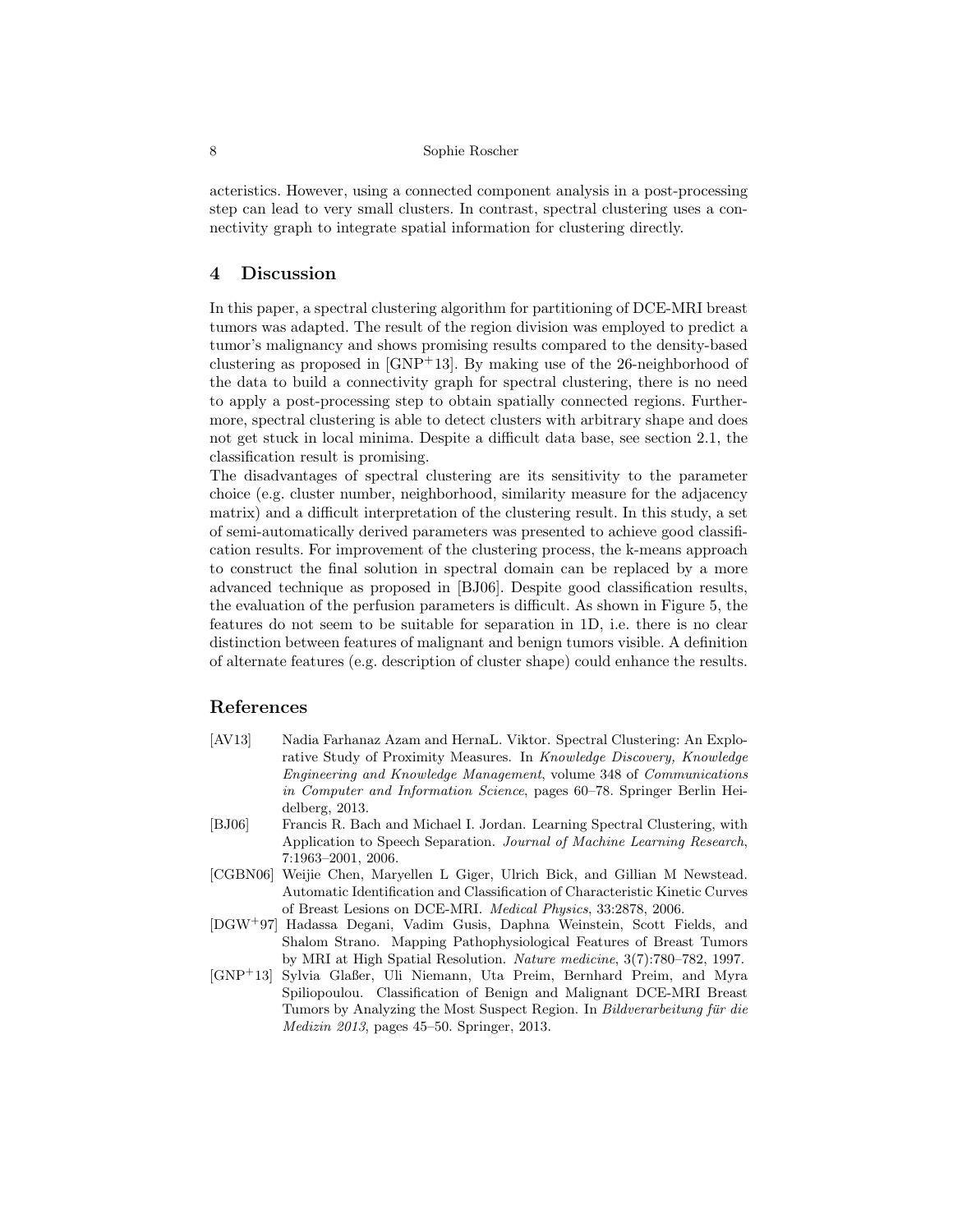

Fig. 5. Box plots of benign  $(1)$  and malignant  $(2)$  tumor data for homogeneity  $(top)$ , wash-out (middle) and purity (bottom). Despite good classification results, the chosen features do not seem to be optimal for separation.

- [GPTP10] Sylvia Glaßer, Uta Preim, Klaus Tönnies, and Bernhard Preim. A Visual Analytics Approach to Diagnosis of Breast DCE-MRI Data. Computers & Graphics, 34(5):602–611, 2010.
- [HBV02] Maria Halkidi, Yannis Batistakis, and Michalis Vazirgiannis. Clustering Validity Checking Methods: Part II. ACM Sigmod Record, 31(3):19–27, 2002.
- [Kuh07] Christiane Kuhl. The Current Status of Breast MR Imaging Part I. Choice of Technique, Image Interpretation, Diagnostic Accuracy, and Transfer to Clinical Practice. Radiology, 244(2):356–378, 2007.
- [LLCT07] Zhenguo Li, Jianzhuang Liu, Shifeng Chen, and Xiaoou Tang. Noise Robust Spectral Clustering. In Proc. of IEEE Conference on Computer Vision, pages 1–8, 2007.
- [MBLS01] Jitendra Malik, Serge Belongie, Thomas Leung, and Jianbo Shi. Contour and Texture Analysis for Image Segmentation. Journal of computer vision, 43(1):7–27, 2001.
- [PGP<sup>+</sup>12] Uta Preim, Sylvia Glaßer, Bernhard Preim, Frank Fischbach, and Jens Ricke. Computer-aided Diagnosis in Breast DCE-MRI – Quantification